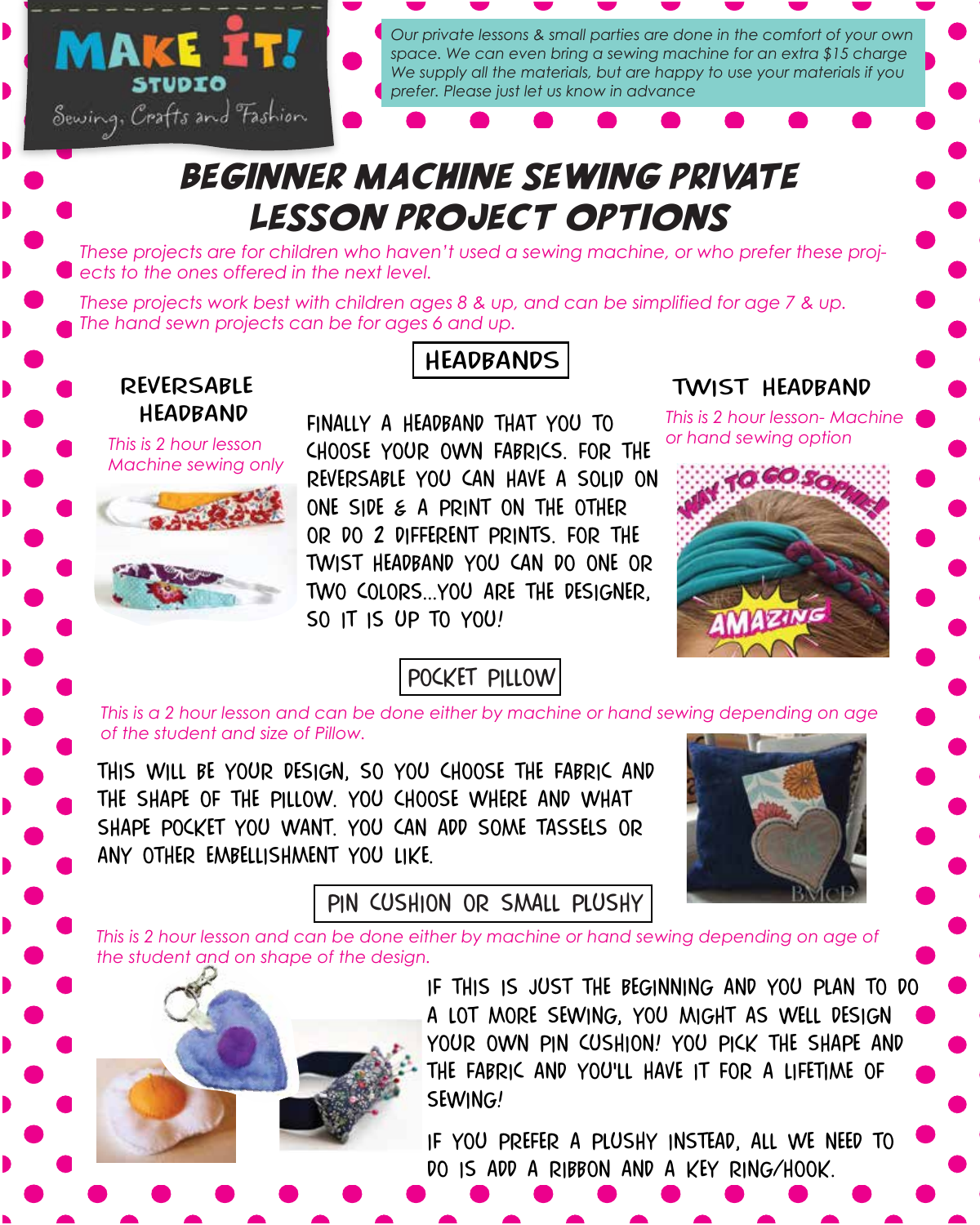

## Beginner /intermediate machine sewing private lesson project options

lined zipper pouch *These projects works best with children ages 8 and up if they have used a sewing machine prior to this lesson and are comfortable using it, or if they are 12 years old and up.*



**SAN DESCRIPTION** 

S

J

**SAN DESCRIPTION** 

S

*A Pouch that is a simple shape and has minimal application, is a 2 hr lesson, If you'd like a more complicated pouch (such as the Pinapple) it will be a 3 hour lesson*



this lined pouch can be designedhowever you like..make it simple with a colorful lining, add cat ears, make it a fun shape or any other details you would like to design!

J

J

J

J

J

J

J

J

J

J

up-cycled backpack

#### *This is typically a 3 hour lesson.*

you can make this out of a T-SHIRT OR A PAIR OF JEANS. IT'S your design so you choose the fabric, where to place the pocket and whether you want to embellish it with a patch or a tassel.



simple sun dress or top



*This is typically a 2 hour lesson.* 

if you always dreamed of designing and making clothes this simple dress is a great way to start! you pick the fabric and the ribbon you'd like to use and any touches you want to add to make it your own.